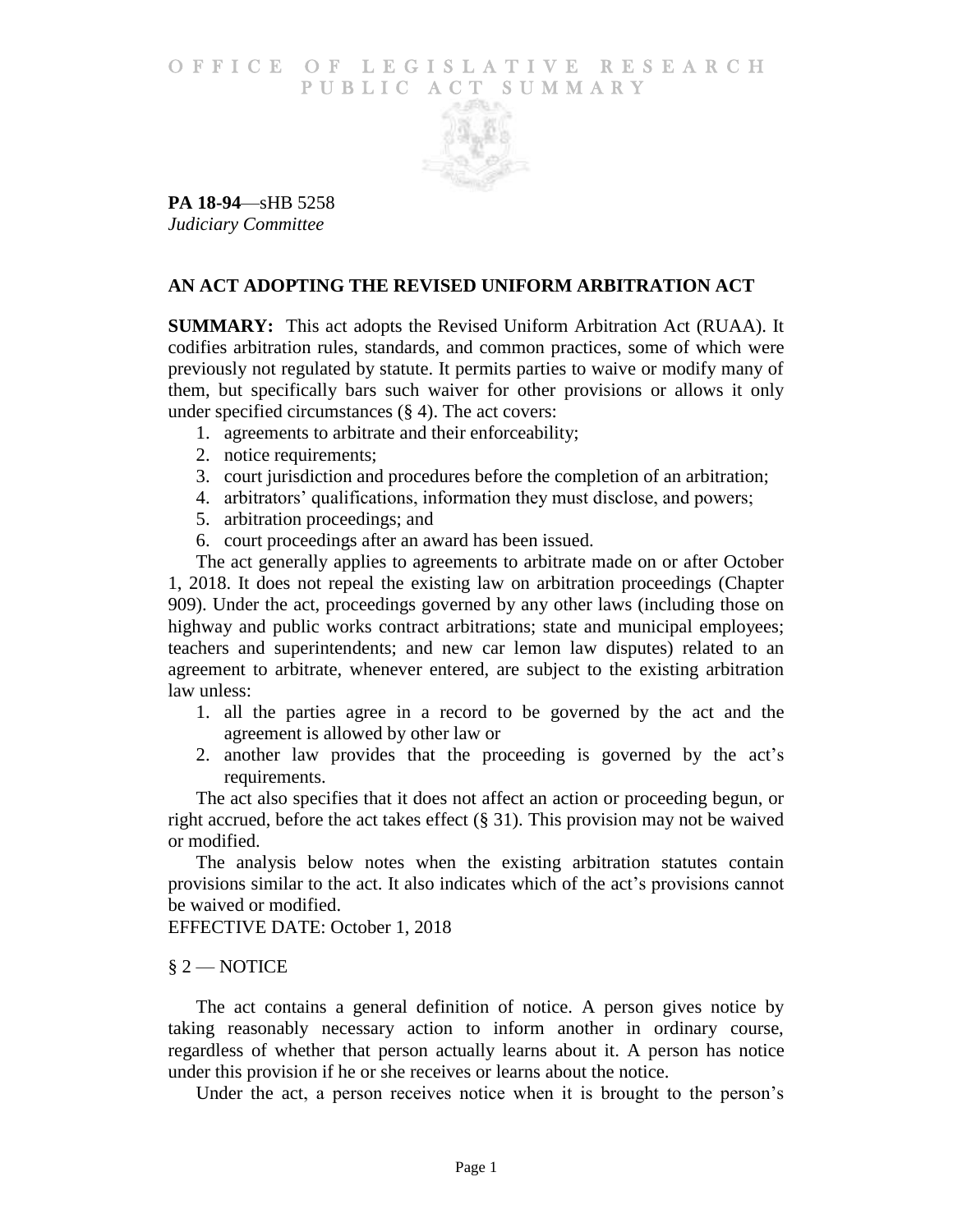attention or is delivered to his or her home, office, or other location the person designated for delivery. "Persons" under the act include people, government entities, businesses, and other legal and commercial entities.

Also, as described below, the act has specific notice requirements, such as deadlines, in several of its provisions.

# § 5 — APPLICATIONS FOR JUDICIAL RELIEF

Applications for court relief under the act, other than appeals, must be filed by motion in Superior Court and heard in the manner provided by law or court rule for motions. Before a controversy arises, the parties may not waive or modify this provision.

The act also specifies that, unless a civil action involving the agreement to arbitrate is pending, notice of an initial court motion under the act must be served in the manner provided by law for service of a summons in a civil action. Otherwise, notice of a motion must be given in the manner provided by law or court rules for serving motions in pending cases.

# § 6 — AGREEMENTS TO ARBITRATE

The act specifies that an agreement in a record to submit to arbitration any existing or future controversy between the parties is valid, enforceable, and irrevocable except upon a ground that exists at law or in equity to revoke a contract. The parties may not waive this provision before a controversy arises.

Existing law specifies permissible methods for creating arbitration agreements (e.g., written contracts or other written agreements to submit controversies to arbitration) and similarly permits legal and equitable principles for the avoidance of written contracts to be grounds for making arbitration agreements invalid, revocable, and unenforceable (CGS § 52-408). Existing law also prohibits arbitration of child support, visitation, and custody disputes (CGS §§ 52-408 and 46b-66).

The act directs courts to decide whether an agreement to arbitrate exists or a controversy is subject to such an agreement. It directs arbitrators to decide whether a claim is ripe for arbitration and whether a contract containing an arbitration clause is enforceable.

The act specifies that if a party to a court proceeding challenges the existence of an agreement to arbitrate, or claims that a controversy is not subject to the agreement, the arbitration may continue pending the court's final resolution of the issue, unless the court orders otherwise.

# § 7 — MOTION TO COMPEL OR STAY ARBITRATION

Under the act, if a party files a motion alleging another person's refusal to arbitrate under an agreement, the court must order the parties to arbitrate if (1) it finds there is an enforceable agreement and (2) the refusing party does not appear or does not oppose the motion. If the refusing party opposes the motion, the court must summarily decide the issue and order the parties to arbitrate, unless it finds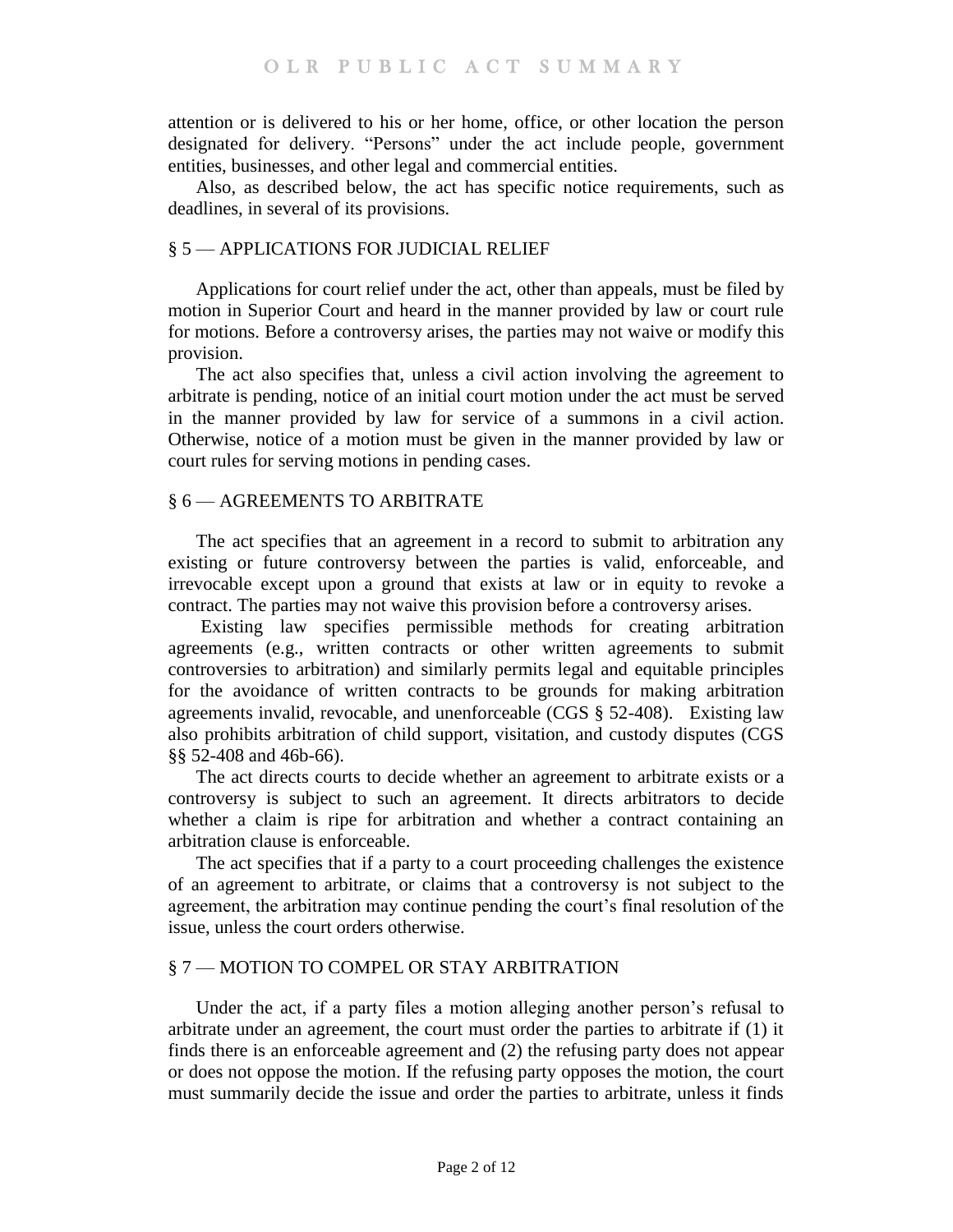that there is no enforceable arbitration agreement.

Under the act, the court may not refuse to order arbitration because the claim subject to arbitration lacks merit or grounds for the claim have not been established.

Existing law specifies that (1) applications for orders to proceed with (i.e., compel) arbitration must be made by writ of summons and complaint and (2) complaint allegations not answered within five days of the complaint's return date are deemed denied by operation of law. The court must hear the matter either at a short calendar session, as a privileged case, or otherwise, in order to dispose of the case with the least possible delay (CGS § 52-410).

The act permits people to file motions when an arbitration proceeding has been threatened or initiated and they claim that there is no arbitration agreement. As with motions to compel, the court must decide this issue summarily. If it finds that there is an enforceable arbitration agreement, it must order arbitration to proceed.

If a proceeding involving a claim referable to arbitration under an alleged agreement to arbitrate is pending in court, the act requires a motion under these provisions to be made in that court. Otherwise, a motion may be made in the appropriate court as provided below (see § 27).

The act provides that if a party makes a court motion to order arbitration, the court "on just terms" must stay any judicial proceeding that involves a claim alleged to be subject to the arbitration, until the court decides the matter.

Similarly, if a court orders arbitration, the court on just terms must stay any court proceeding that involves a claim subject to the arbitration. If some claims are not subject to arbitration, the court may order a partial stay, permitting the lawsuit to continue with respect to non-arbitrable issues.

The parties cannot waive or modify these provisions of the act.

Existing law permits the filing of motions to stay court proceedings. It has a similar standard for granting them, but unlike the act, specifically requires the moving party to show that he or she is ready and willing to proceed with the arbitration (CGS § 52-409).

#### § 8 — PROVISIONAL REMEDIES

Under the act, before an arbitrator is appointed and authorized to act, the court, upon motion and for good cause shown, may enter orders for provisional remedies. The court may do so to protect the effectiveness of the arbitration proceeding. The act specifies that the court's authority is the same as if the controversy were the subject of a civil action.

After an arbitrator has been appointed and is authorized to act, the act allows the arbitrator to order provisional remedies, including interim awards, as necessary to protect the proceeding's effectiveness and promote the fair and expeditious resolution of the controversy, to the same extent as if it were a civil action.

Under the act, a party to an arbitration proceeding can make a court motion for provisional remedies only if the matter is urgent and the arbitrator is not able to act in a timely manner or the arbitrator cannot provide an adequate remedy.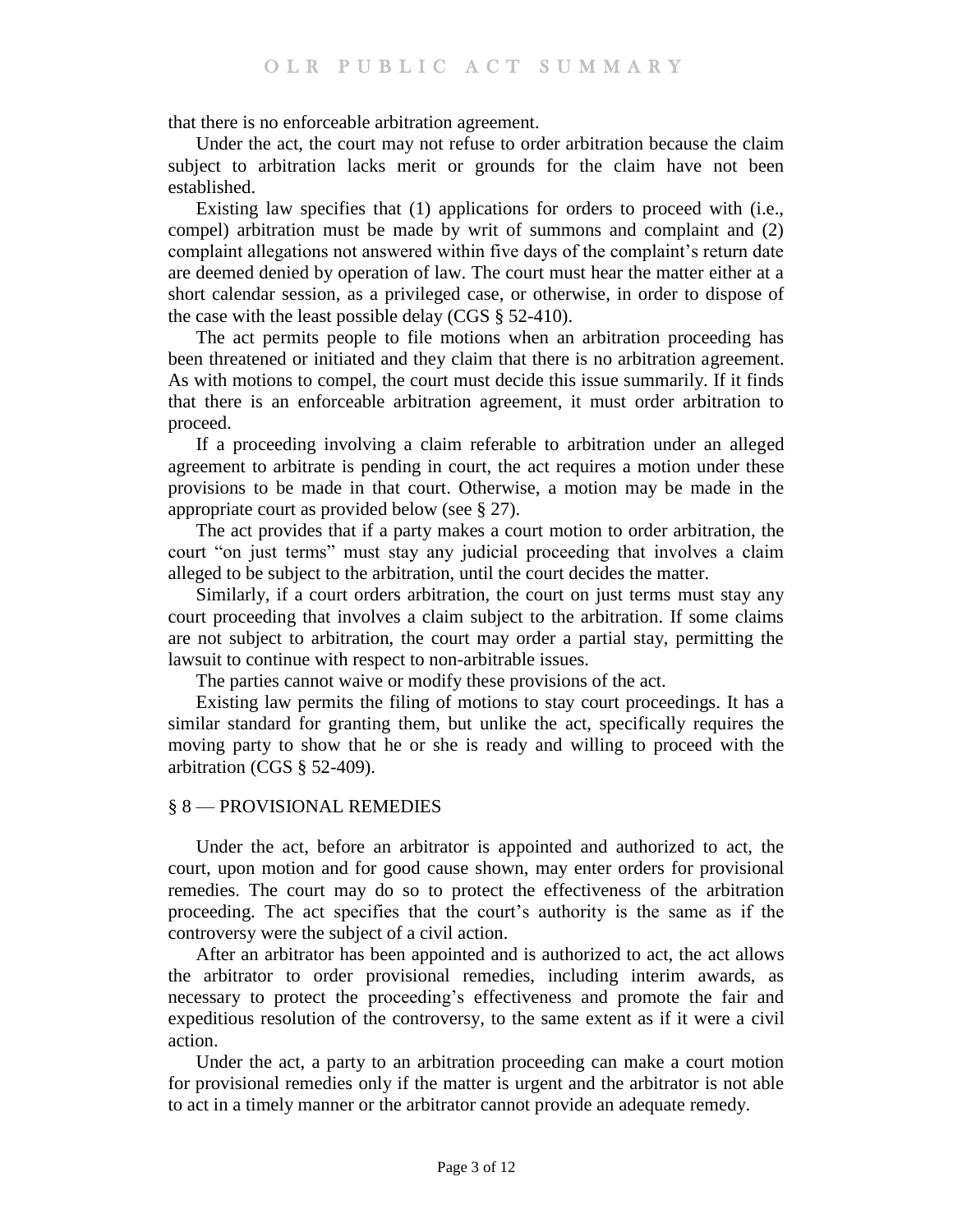The act specifies that a party filing a court motion for provisional relief does not waive his or her right to arbitration by doing so.

Parties to arbitration agreements can waive the act's provisional remedy provisions, or make other agreements on such issues, only after a particular controversy arises.

Existing law authorizes courts to issue provisional remedies (i.e., pendente lite orders) throughout the arbitration process to protect parties' rights and secure enforcement if an award in their favor is ultimately issued and confirmed (CGS § 52-422).

## § 9 — INITIATION OF ARBITRATION

The act creates an exception to the general rule for notices when a party seeks to initiate an arbitration proceeding. It specifies that unless the parties have agreed otherwise, they must do this by certified or registered mail, return receipt requested and obtained, or by a service method (such as personal delivery) permitted for beginning a civil lawsuit. The notice must describe the controversy and the requested remedy. Before a controversy arises, parties may not agree to unreasonably restrict the right to such notice of the initiation of an arbitration proceeding.

Parties who appear at the arbitration hearing waive objections based on lack or insufficiency of notice unless they object by the beginning of the hearing.

# § 10 — CONSOLIDATION OF SEPARATE PROCEEDINGS

Unless the arbitration agreement prohibits it, the act permits the court to order consolidation of separate arbitration proceedings as to all or some claims, upon motion of a party. The act allows this if:

- 1. there are separate agreements to arbitrate or separate arbitration proceedings between the same people or entities, or one of them is a party to a separate agreement to arbitrate or a separate arbitration with a third person;
- 2. the claims arise in substantial part from the same transaction or series of related transactions;
- 3. the existence of a common issue creates the possibility of conflicting decisions in the separate proceedings; and
- 4. prejudice from a failure to consolidate is not outweighed by the risk of undue delay, prejudice, or hardship to parties opposing consolidation.

# §§ 11-14 — ARBITRATORS

### *Appointing Arbitrators (§ 11)*

The act permits parties to agree on a method for appointing an arbitrator (or arbitration panel) and requires them to follow it unless the method fails. But it requires the court to appoint an arbitrator on motion of any party if (1) the parties cannot agree on a selection method, (2) the agreed-upon method fails, or (3) an appointed arbitrator fails or is unable to act and a successor has not been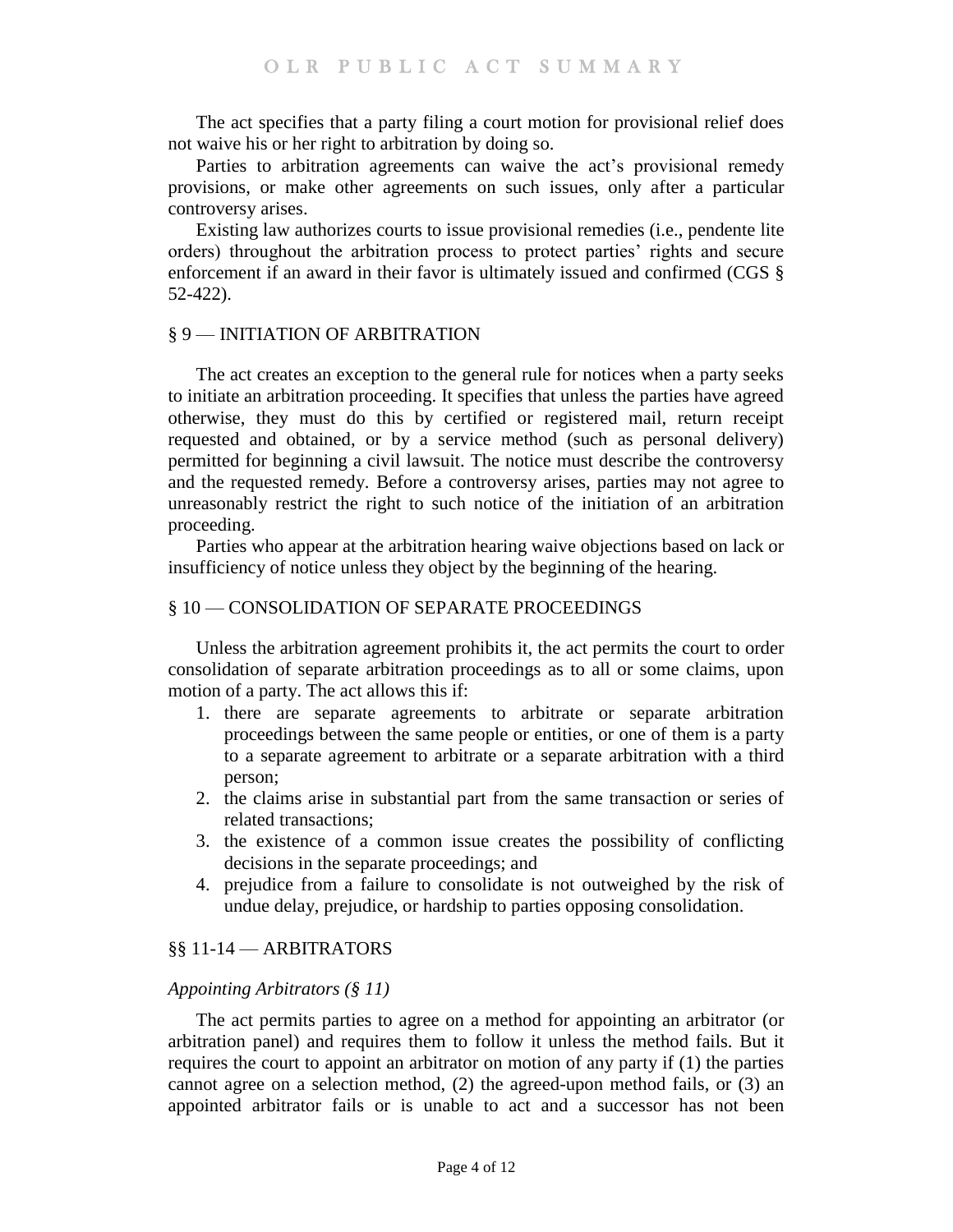appointed. Court-appointed arbitrators have all the powers of the arbitrator designated in the arbitration agreement or appointed pursuant to the agreed-upon method.

The act's provisions are similar to existing law, although existing law specifies that such proceedings be initiated and decided in the same way as applications to proceed with arbitrations (CGS  $\S$  52-411). Existing law also specifies that when a substitute or additional arbitrator is appointed to a case where evidence has already been presented, the matter must be reheard unless the parties agree otherwise in writing (CGS § 52-414).

The act prohibits a person with a known, direct, and material interest in the outcome of the proceeding, or a known, existing, and substantial relationship with a party, from serving as a neutral arbitrator.

### *Required Disclosures by Arbitrators (§ 12)*

Under the act, before accepting appointment to serve as arbitrator, a person must make reasonable inquiry and disclose to all parties and to any other arbitrators any known facts that a reasonable person would consider likely to affect his or her impartiality. This includes any (1) financial or personal interest in the outcome and (2) existing or past relationship with any of the parties, their counsel or representatives, a witness, or another arbitrator.

Arbitrators must continue to disclose facts that they learn after accepting appointment that a reasonable person would consider likely to affect the arbitrator's impartiality.

The act specifies that before a controversy arises, the parties may not agree to unreasonably restrict the right to disclosure by a neutral arbitrator under these provisions.

The act allows a court, upon a timely objection, to vacate an arbitration award if the arbitrator (1) did not disclose a fact that he or she should have or (2) disclosed such a fact and the party, based upon that disclosure, objects to the arbitrator's appointment or continued service.

The act provides that a person appointed as a neutral arbitrator who does not disclose a known, direct, and material interest in the proceeding's outcome or a known, existing, and substantial relationship with a party is presumed to have acted with evident partiality. It also specifies that parties who have agreed to the procedures of an arbitration organization or any other procedures for challenges to arbitrators before an award is made must comply substantially with those before asking a court to vacate an award on evident partiality grounds.

### *Arbitration Panels – Decision by Majority (§ 13)*

Unless the parties agree otherwise, the act specifies that when more than one arbitrator is designated to decide an issue (i.e., a panel), the decision of a majority must be obtained. But all must conduct an arbitration hearing. This is consistent with existing law (CGS § 52-414).

### *Immunity and Related Issues (§ 14)*

The act gives an arbitrator and an arbitration organization, acting in those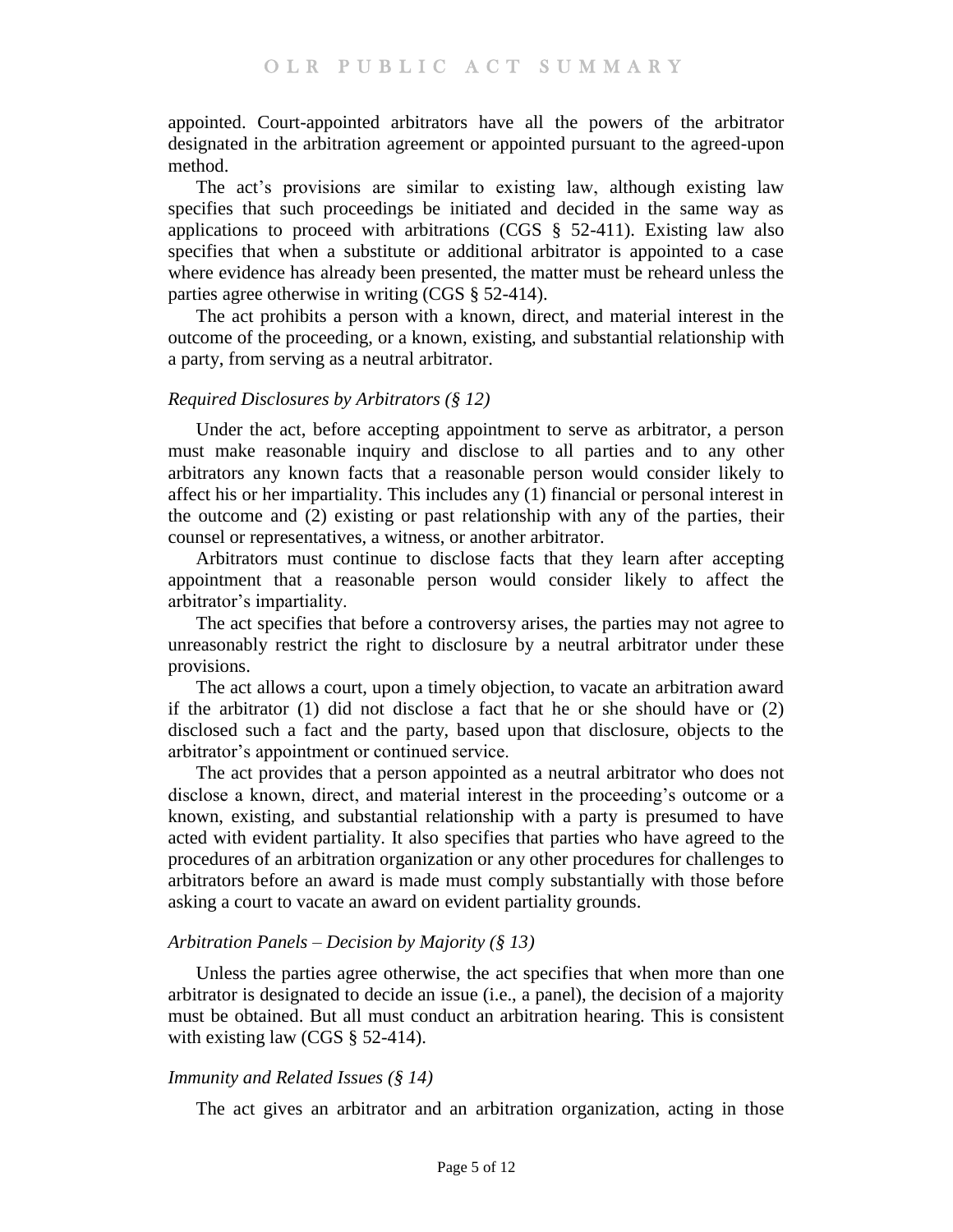capacities, the same immunity in civil lawsuits as Superior Court judges have when acting in their judicial capacity. (By law, judges are immune from liability for actions taken in their judicial capacity.) The act provides that (1) this immunity supplements any immunity under other law and (2) an arbitrator's failure to disclose information as described above (see § 12) does not strip him or her of this immunity.

Under the act, arbitrators and arbitration organization representatives (1) are not "competent to" (i.e., cannot) testify in judicial, administrative, or similar proceedings and (2) may not be required to produce records concerning any statement, conduct, decision, or ruling occurring during the proceeding to the same extent as a judge acting in a judicial capacity. But this does not apply (1) if testimony or records are needed to determine an arbitrator's or arbitration organization's claim against a party to the proceeding (such as for unpaid fees) or (2) to a hearing on a motion to vacate an award when the moving party establishes a prima facie case (i.e., makes a preliminary showing) of specified grounds to vacate, such as arbitrator misconduct.

The act requires courts to award arbitrators and arbitration organizations or their representatives attorney's fees and other reasonable costs of litigation when they are sued or a person seeks to compel them to testify or produce records but the court finds they are immune from civil liability or incompetent to testify.

These provisions of the act cannot be waived or modified.

## §§ 15-21 — ARBITRATION PROCEEDINGS

### *General Authority (§ 15(a))*

The act permits arbitrators to handle proceedings in the manner they consider appropriate for a fair and expeditious disposition. They may hold conferences with the parties before the hearing and, among other things, determine the admissibility, relevance, material value, and weight of evidence.

### *Summary Disposition (§ 15(b))*

Under the act, arbitrators may decide claims or issues summarily (1) if all interested parties agree or (2) when one party requests this and gives notice of the request to all other parties and the other parties have a reasonable opportunity to respond.

### *Hearings (§ 15(c) and (d))*

Under the act, if the arbitrator orders a hearing, he or she must set a time and place and give notice at least five days in advance. Unless a party objects to the lack or insufficiency of notice by the beginning of the hearing, his or her appearance at the hearing waives the objection. Existing statutes do not (1) specify how much advance notice parties must receive or (2) provide for the waiver of objections to the adequacy of hearing notices.

The act specifies that a party to an arbitration hearing has a right to (1) be heard, (2) present evidence material to the controversy, and (3) cross-examine witnesses.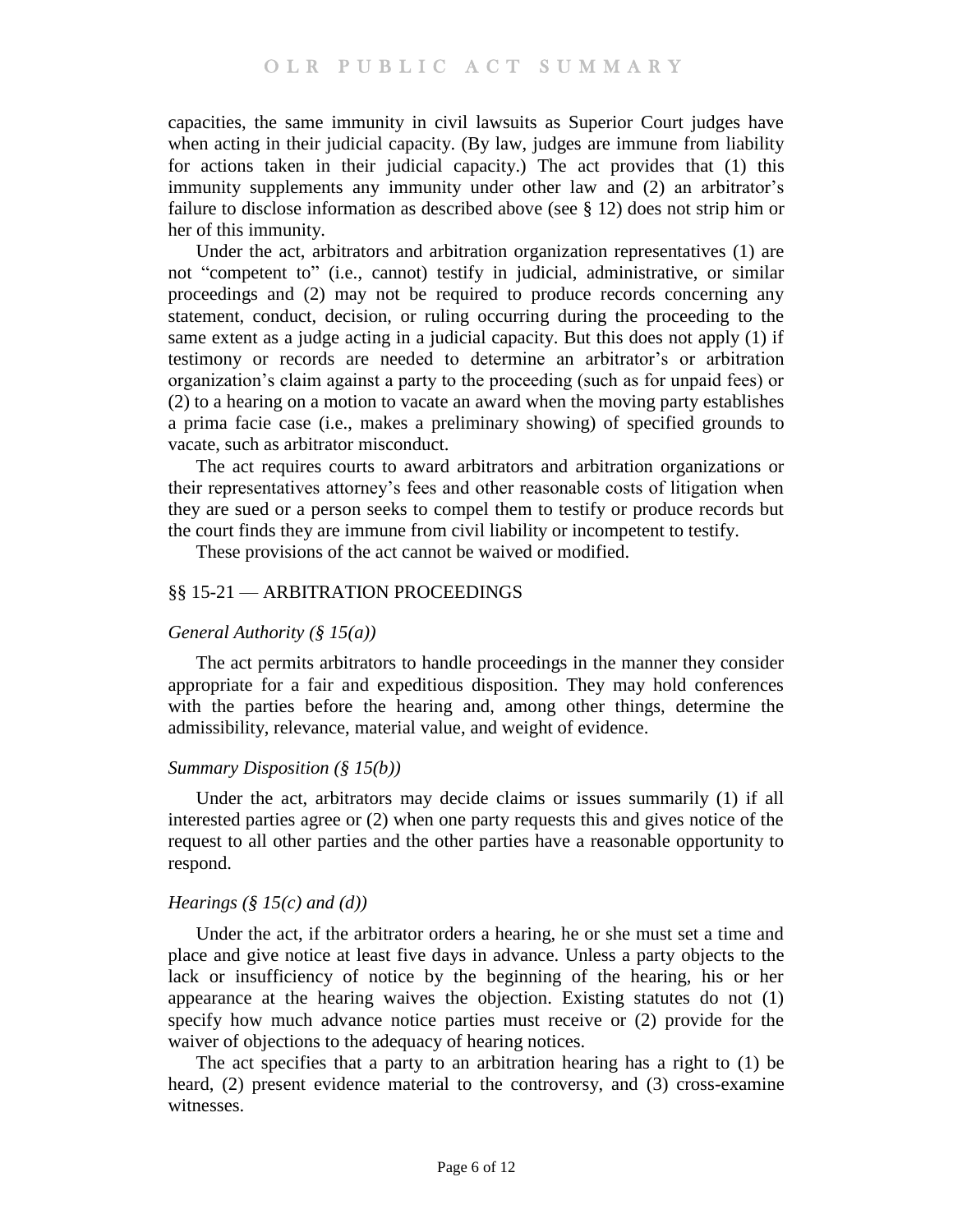It provides that hearings may be adjourned on the arbitrator's initiative or if any party requests it and shows good cause. It specifies that hearings cannot be postponed to a time later than that fixed by the arbitration agreement for making the award unless the parties consent. Existing law contains similar provisions (CGS § 52-413).

The act authorizes the arbitrator to proceed and decide controversies upon the evidence presented even if a duly notified party does not appear. This is consistent with existing law (CGS § 52-414).

The act specifies that a party may request the court to direct an arbitrator to conduct the hearing promptly and render a timely decision.

Existing law also specifies that an arbitrator, upon request of all parties, may request a court to give a decision on any question arising at the hearing, if the parties agree in writing to be bound by the court's decision (CGS § 52-415).

#### *Replacement Arbitrator*

Under the act, if an arbitrator ceases serving in that role or is unable to do so during a proceeding, a replacement must be appointed under the act's procedures for appointing arbitrators (see § 11).

### *Representation by Attorney (§§ 3 & 16)*

The act specifies that a lawyer may represent a party to an arbitration proceeding, but it permits post-controversy agreements to the contrary. The act also allows employers and labor organizations to waive their right to a lawyer in labor arbitration.

### *Subpoenas, Depositions, and Discovery (§ 17)*

As under existing law (CGS §§ 52-412 & -414), the act gives arbitrators the power to administer oaths and issue subpoenas directing witnesses to attend and produce documents at any hearing. It directs them to serve subpoenas in the same way as for civil actions, and it permits parties or the arbitrator to file a court motion and have a judge enforce the subpoena in the same manner as in a civil action.

Under existing law, both arbitrators and others legally authorized to issue subpoenas (such as a party's lawyer) may issue these subpoenas (CGS § 52-412). It appears that, under the act, only arbitrators may do so unless the parties agree otherwise after a controversy has arisen.

The act permits arbitrators, in order to make the proceedings fair, expeditious, and cost-effective, to permit parties to take depositions for use as evidence at the hearing, including depositions of witnesses who cannot be subpoenaed for, or are unable to attend, a hearing. The arbitrator must specify the conditions for the depositions.

Parties can waive the above rules or make other agreements after a controversy arises.

Under the act, arbitrators may also permit the parties to engage in discovery that is appropriate under the circumstances. The arbitrator must consider the needs of the parties and other affected persons and the desirability of making the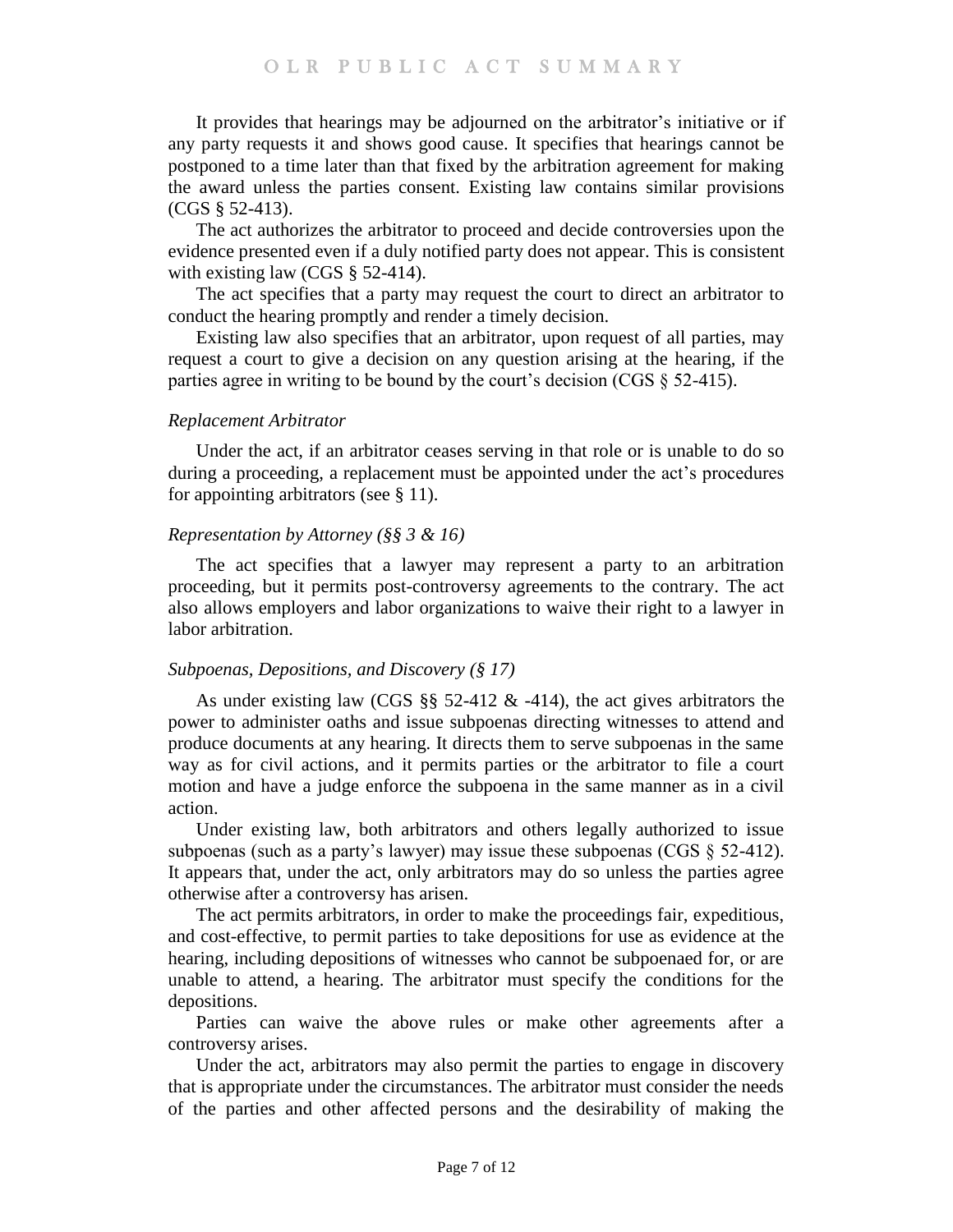proceeding fair, expeditious, and cost-effective. When discovery is permitted, arbitrators can, to the extent a court could in a civil action, order parties to comply, issue discovery subpoenas, and take action against people who fail to comply.

The act authorizes the arbitrator to issue a protective order to prevent the disclosure of privileged or confidential information, trade secrets, and other information protected from disclosure to the extent a court could in a civil action. It specifies that all laws compelling a person under subpoena to testify and all witness fees applicable in civil actions also apply to arbitrations.

The act permits courts to enforce an arbitrator's subpoena or discovery-related orders for the attendance of witnesses within the state or for the production of records or other evidence in connection with out-of-state arbitrations, upon conditions the court sets to make the arbitration proceeding fair, expeditious, and cost-effective. Existing law does not directly reference out-of-state arbitrations (CGS § 52-414).

The act requires subpoenas or discovery-related orders from out-of-state arbitrators to be served in the manner provided under Connecticut law for serving subpoenas in a civil action. A party or the arbitrator can bring a motion to enforce the order in the same manner under law as for enforcement of subpoenas in civil actions in the state.

# *Pre-award Rulings (§ 18)*

Under the act, if an arbitrator makes a pre-award ruling (i.e., an interim ruling disposing of only some issues or claims), the party may request the arbitrator to incorporate that ruling into the arbitration award. The prevailing party may file a court motion for an expedited order confirming the award, which the court must decide summarily. The court must issue an order to confirm the award unless the court vacates, modifies, or corrects it on grounds specified by the act (see below, §§ 23 and 24). These provisions of the act cannot be waived or altered by agreement.

### *Awards (§ 19)*

Under the act, the arbitrator must make a record of his or her award. Any arbitrator concurring with it must sign or otherwise authenticate it. Either the arbitrator or the arbitration organization must give notice and a copy of the award to each party. The award must be made within the time specified by the agreement to arbitrate, or if not specified, within the time ordered by the court.

These provisions are generally consistent with existing law, although existing law specifies that when the parties' agreement is silent, the time limit is 30 days from the close of the hearing or from the date fixed for the submission of materials to the arbitrator (such as briefs) after the hearing concludes (CGS § 52- 416).

Under the act, courts can extend the time for the arbitrator to make the award or the parties may agree in a record to extend it. The court or the parties may do so within or after the time specified or ordered. A party waives any objection that the award was not timely unless he or she objects to the arbitrator before receiving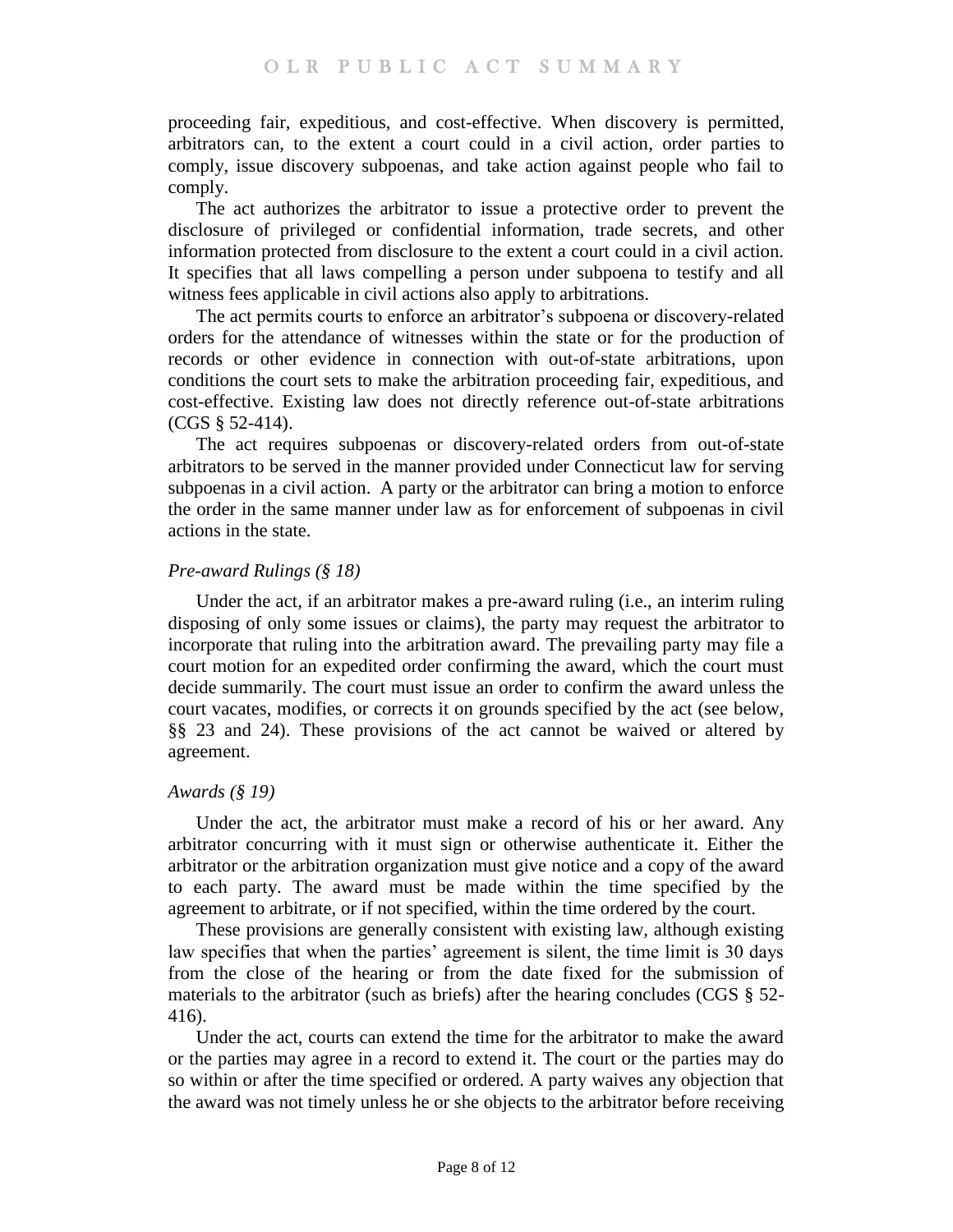notice of the award. Existing law specifies that an award issued after time limits have expired has no legal effect unless the parties have agreed in writing to an extension or ratification (CGS § 52-416).

#### *Motions to the Arbitrator to Modify or Correct (§ 20)*

Under the act, parties may ask the arbitrator by motion to modify or correct an award for the following reasons:

- 1. evident mathematical miscalculation or mistake in the description of a person, thing, or property referred to in the award;
- 2. the award is imperfect in a matter of form not affecting the merits of the decision;
- 3. the arbitrator has not made a final and definite award on a claim that was submitted for arbitration; or
- 4. to clarify the award.

Such motions must be filed within 20 days after the moving party receives notice of the award, and he or she must give notice to all parties within that time. Objections must be filed within 10 days of receipt.

When a party has filed a court motion to confirm, vacate, modify, or correct an award (see below, §§ 22, 23, & 24), the act allows the court to return the matter to the arbitrator to consider whether to modify or correct the award for any of the reasons specified above for such motions to the arbitrator. Parties cannot waive or vary this provision.

#### *Remedies (§ 21)*

The act permits arbitrators to award punitive damages or other exemplary relief when such an award is authorized by law in a civil action involving the same claim and the evidence justifies the award under the legal standards that otherwise apply. If the arbitrator issues such an award, he or she must specify in the award the factual justification and legal authorization and state separately the amount of the punitive damages or other exemplary relief.

The act also permits arbitrators to award reasonable attorney's fees and other arbitration costs if this is authorized by law in a civil action involving the same claim or by the agreement of the parties. It specifies that an arbitrator's expenses and fees, together with other expenses, must be paid as provided in the award.

For all other remedies, the act authorizes arbitrators to fashion such remedies as they consider just and appropriate under the circumstances.

Existing law does not expressly address allowable remedies. Parties may raise this issue in a motion to vacate, claiming that the arbitrator did not have the authority to order a particular remedy.

### §§ 22-25 — POST-ARBITRATION COURT PROCEEDINGS

#### *Motion to Confirm (§ 22)*

The act permits parties to file court motions to confirm an arbitrator's award and requires courts to grant them unless the (1) arbitrator or court modified or corrected the award or (2) court vacated the award. This rule cannot be waived or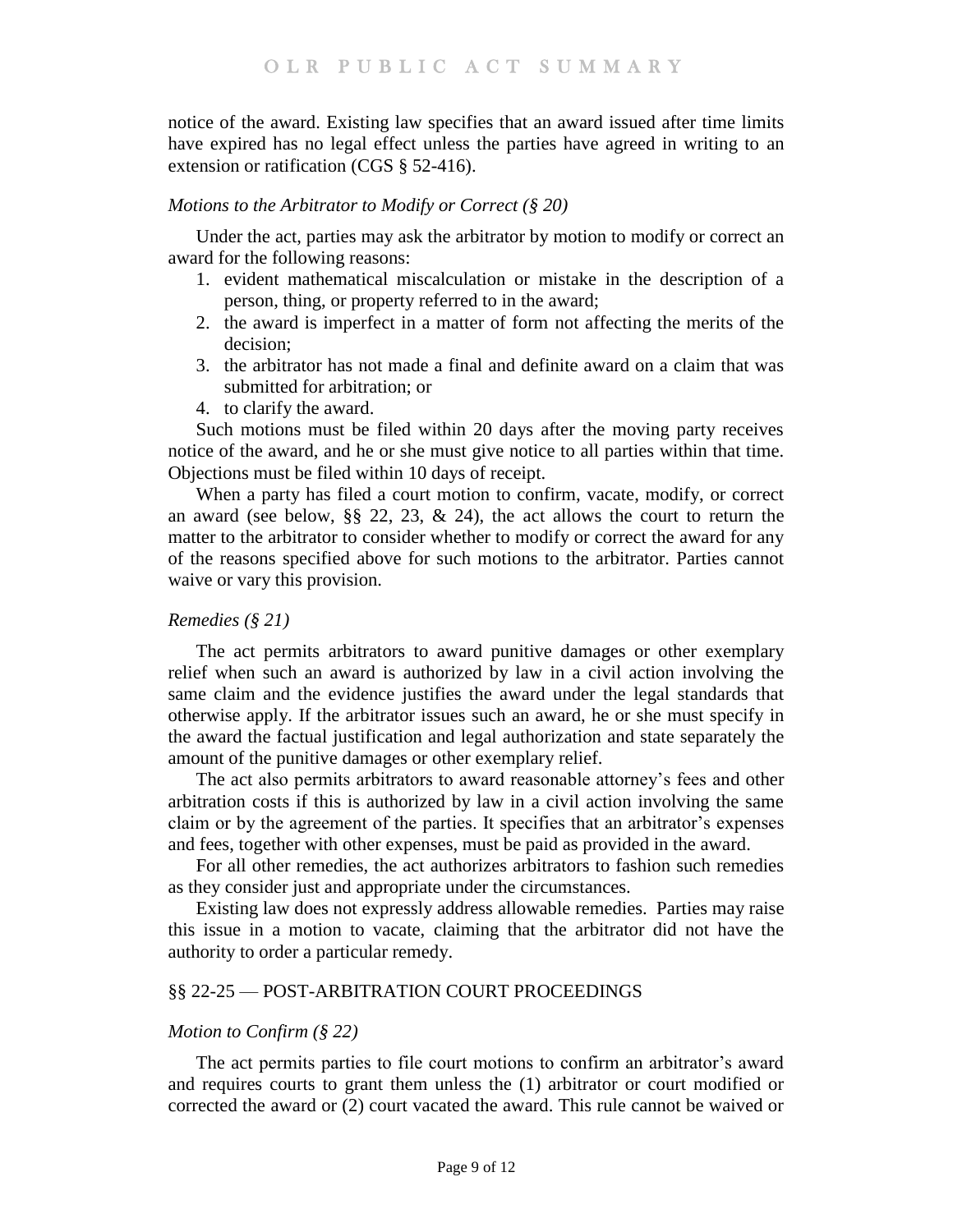modified.

Existing law requires such motions to be filed within one year of the award (CGS § 52-417), but the act does not specify a time limit. Existing law also requires parties applying for these orders (and for orders to modify or vacate an award) to include various specified documents with the motion (CGS § 52-421).

# *Motion to Vacate (§ 23)*

The act generally requires parties to file motions to vacate within 30 days of receiving notice of the original, modified, or corrected award. If the moving party alleges that the award was procured by corruption, fraud, or other undue means, he or she must file the motion within 30 days after (1) learning this information or (2) he or she would have learned the information in the exercise of reasonable care.

Under existing law, motions to vacate must be filed within 30 days of receipt of the notice of an award (CGS § 52-420).

If such a motion is filed, the act requires courts to vacate an award if:

- 1. it was procured by corruption, fraud, or other undue means;
- 2. there was (a) evident partiality by an arbitrator appointed as a neutral arbitrator, (b) corruption by an arbitrator, or (c) misconduct by an arbitrator prejudicing a party's rights;
- 3. an arbitrator refused to postpone the hearing upon showing of sufficient cause, refused to consider material evidence, or otherwise substantially prejudiced a party's rights by the manner of conducting the hearing;
- 4. an arbitrator exceeded his or her powers;
- 5. there was no agreement to arbitrate, unless the person participated in the proceeding without raising this objection before or when the hearing began; or
- 6. the arbitration was conducted without proper notice and a party's rights were substantially prejudiced as a result.

Existing law establishes the first four criteria as grounds for vacating an award. It also requires the court to vacate an award when an arbitrator carried out his or her authority so imperfectly that the resulting award is not mutual, final, or definite (CGS § 52-418).

Under the act, courts that grant a motion to vacate may order re-hearings unless the reason for vacating the award is lack of agreement to arbitrate. If the reason for vacating is the arbitrator's corruption, misconduct, or similar reasons under (1) or (2) above, a different arbitrator must conduct the rehearing. Otherwise, the court may permit the initial arbitrator to conduct the rehearing. Arbitrators must render decisions on rehearings within the deadlines for issuing an original award (see § 19).

Under existing law, courts may direct rehearings when the time limits for issuing an award have not expired. They must do so in labor arbitration proceedings, regardless of these time limits, unless a party shows that there is no issue in dispute (CGS § 52-418).

Under the act, courts that deny a motion to vacate must confirm the award, unless a motion to modify or correct is pending.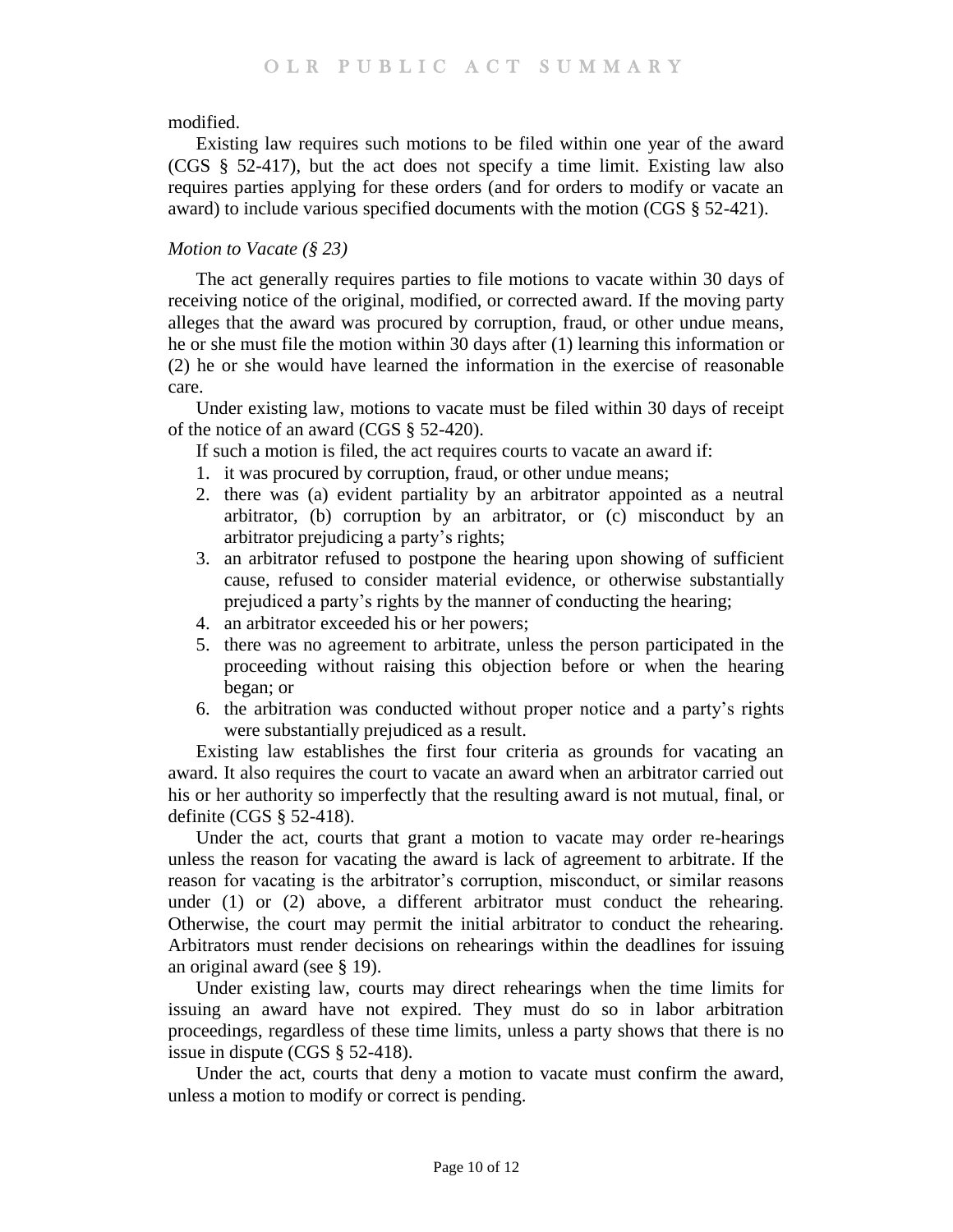The parties cannot waive or modify these provisions by agreement.

### *Motions to Modify or Correct (§ 24)*

Under the act, courts must grant motions to modify or correct for some of the same reasons that arbitrators can grant such motions (i.e., evident mathematical errors or mistaken identifications in the award, and formal defects). Courts must also do so when the arbitrator makes an award on a claim that the parties did not submit to him or her, so long as the award can be corrected without affecting the merits of the arbitrator's decision on the submitted claims. Existing law contains similar provisions (CGS § 52-419).

These court motions must be filed within 90 days of receiving notice of (1) the original award or (2) the award as modified or corrected by the arbitrator. If the court grants the motion, it must modify or correct the award and confirm it. If it denies the motion, it must confirm the award unless a motion to vacate is pending. The existing limitation period for filing these motions is 30 days from notice of the award (CGS  $\S$  52-420).

Under the act, courts may join proceedings arising from motions to vacate and to modify or correct.

The parties cannot waive or modify these provisions.

### *Judgment and Costs (§ 25)*

Generally similar to existing law (CGS § 52-421), the act provides that a court order confirming, modifying, or correcting an award, or vacating an award without directing a rehearing, may be enforced as any other judgment in a civil action.

The act allows the court to award reasonable costs of the motion and subsequent court proceedings to the prevailing party.

The parties cannot waive or modify these provisions.

### § 26 — COURT JURISDICTION

The Superior Court has exclusive jurisdiction to enter judgment on arbitration awards under the act when the arbitration agreement provides for arbitration in the state. The Superior Court can enforce other arbitration agreements if it has jurisdiction over the dispute and the parties. Once a controversy arises, parties can make other agreements about jurisdiction.

#### § 27 — VENUE

Motions for judicial relief under the act must be filed in (1) the judicial district where the arbitration agreement specifies the hearing will be held or (2) the district where it was held. Otherwise, motions may be filed (1) in any judicial district in Connecticut where an adverse party resides or has an office or (2) if no adverse party has a residence or office in Connecticut, in any Connecticut Superior Court. Unless the court directs otherwise, subsequent motions must be made in the court hearing the initial motion.